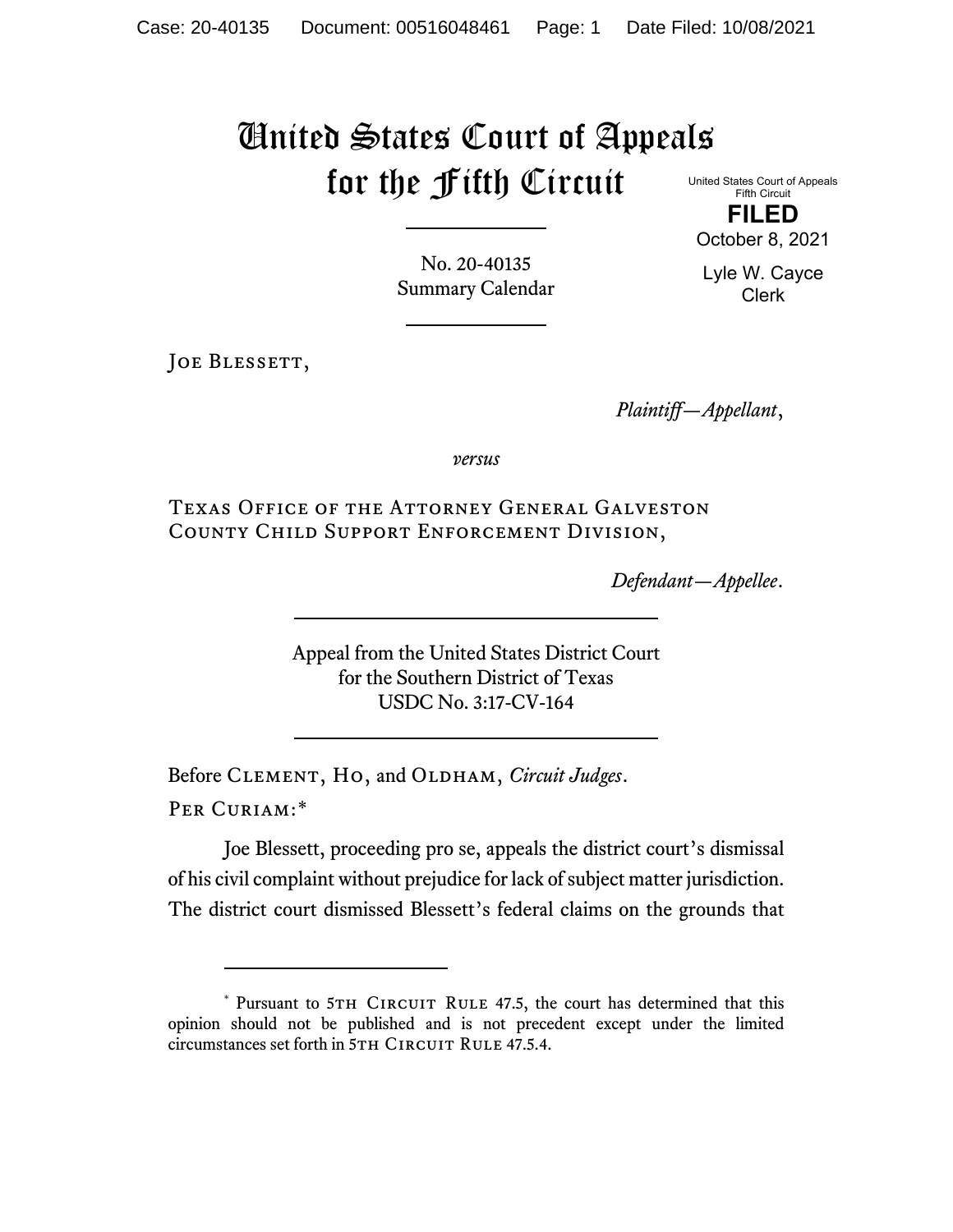## No. 20-40135

they were barred by Eleventh Amendment sovereign immunity and declined to exercise supplemental jurisdiction over his state-law claims.

As a preliminary matter, though Blessett listed 83 issues in his brief, to the extent that he did not present adequate argument addressing any of the 83 issues as they pertain to the reasons for the district court's dismissal of his federal claims and decision to decline to exercise supplemental jurisdiction over his state-law claims, the issues are abandoned. *See Hughes v. Johnson*, 191 F.3d 607, 613 (5th Cir. 1999); *see also Brinkmann v. Dallas Cty. Deputy Sheriff Abner*, 813 F.2d 744, 748 (5th Cir. 1987).

"The Eleventh Amendment bars an individual from suing a state in federal court unless the state consents to suit or Congress has clearly and validly abrogated the state's sovereign immunity." *Perez v. Region 20 Educ. Serv. Ctr.*, 307 F.3d 318, 326 (5th Cir. 2002). Even when the state is not a named defendant, Eleventh Amendment immunity extends to a state agency or political entity that effectively acts as an "alter ego" or an "arm" of the state. *Vogt v. Bd. of Comm'rs of Orleans Levee Dist.*, 294 F.3d 684, 688-89 (5th Cir. 2002). This court reviews de novo a conclusion that Eleventh Amendment immunity applies. *See Hale v. King*, 642 F.3d 492, 497 (5th Cir. 2011).

Citing *Ex Parte Young*, 209 U.S. 123 (1908), Blessett argues that the district court erred because he asserted claims for injunctive relief that were not barred. The *Ex Parte Young* exception to Eleventh Amendment immunity permits suits for prospective relief against state officials acting in violation of federal law. *Frew ex rel. Frew v. Hawkins*, 540 U.S. 431, 437 (2004). However, the exception does not apply in this case because Blessett's amended complaint did not specifically name individual state officials as defendants in their official capacities, allege an ongoing violation of federal law, and seek relief that properly can be characterized as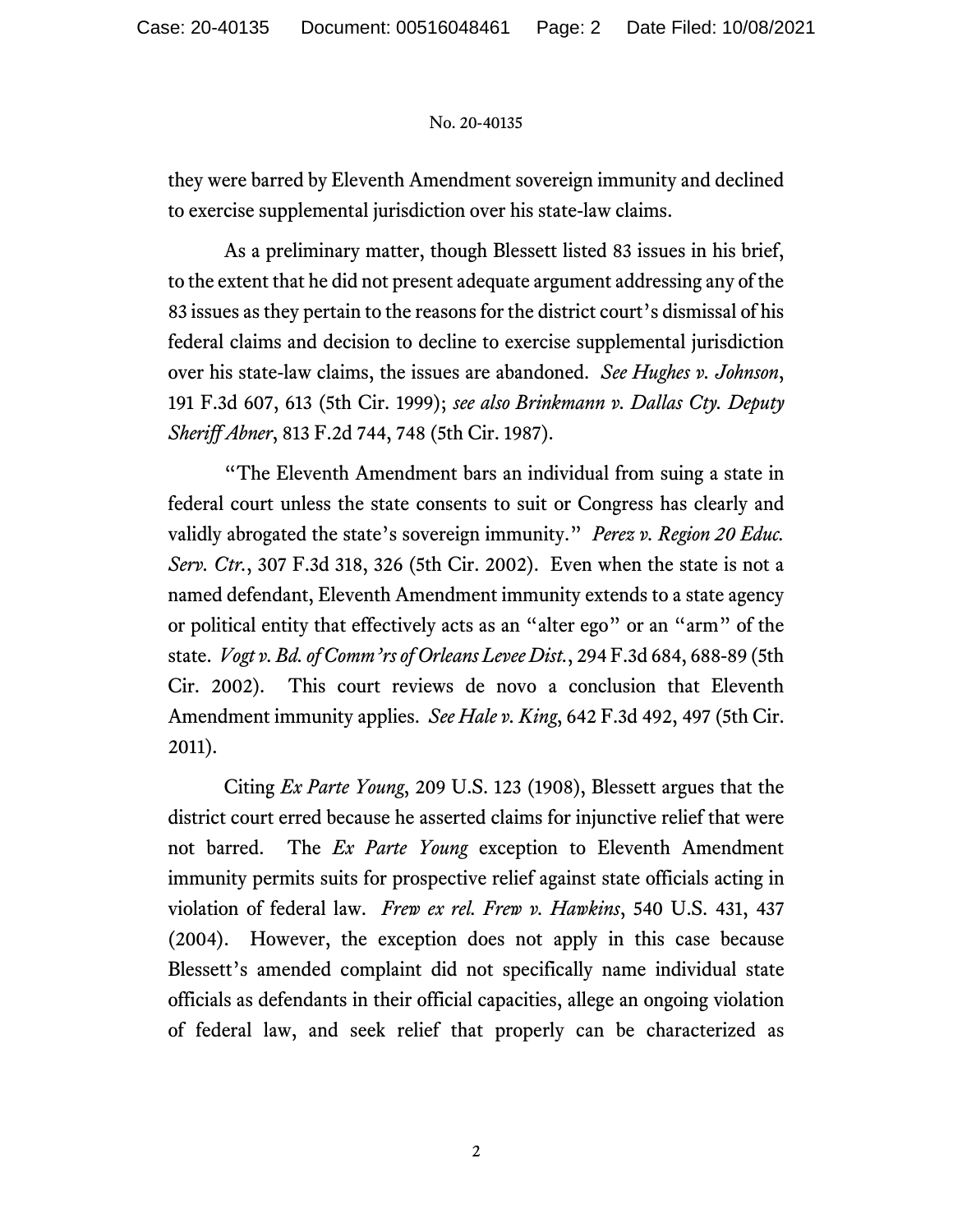## No. 20-40135

prospective. *See Verizon Md. Inc. v. Pub. Serv. Comm'n of Md*., 535 U.S. 635, 645 (2002).

Blessett also contends that the defendants waived sovereign immunity. However, his argument that Texas waived immunity through its participation in a federal program related to child support orders by receiving funds under Title IV-D of the Social Security Act, 42 U.S.C. § 651 et seq., has no merit. *See Pennhurst State Sch. and Hosp. v. Halderman*, 451 U.S. 1, 17 (1981); *Edelman v. Jordan*, 415 U.S. 651, 673 (1974). Likewise, his argument that the defendants waived immunity by failing to timely raise it has no merit, as sovereign immunity implicates subject matter jurisdiction which can be raised at any stage of the proceedings. *See Chapa v. U.S. Dep't of Justice*, 339 F.3d 388, 389 (5th Cir. 2003). Finally, Blessett has not shown that the defendants waived immunity by demonstrating an intent to defend his claims on the merits, asserting claims of their own in federal court, or otherwise voluntarily invoking federal court jurisdiction. *See Meyers ex rel. Benzing v. Texas*, 410 F.3d 236, 241 (5th Cir. 2005); *Neinast v. Texas*, 217 F.3d 275, 279 (5th Cir. 2000).

Though his argument is not entirely clear, Blessett appears to also contend that the Supreme Court's decision in *Clearfield Trust Co. v. United States*, 318 U.S. 363, 364-65 (1943), somehow supports his Eleventh Amendment arguments. *Clearfield Trust* dealt with the question whether state or federal law applied to the rights and obligations of the Government and various other parties to a commercial transaction. *See id.* at 364-67. It is irrelevant to the issues involved in this appeal.

To the extent that Blessett challenges the district court's decision to decline to exercise supplemental jurisdiction over his state law claims, he fails to address the "factors to be considered under the pendent jurisdiction doctrine—judicial economy, convenience, fairness, and comity," *Carnegie*